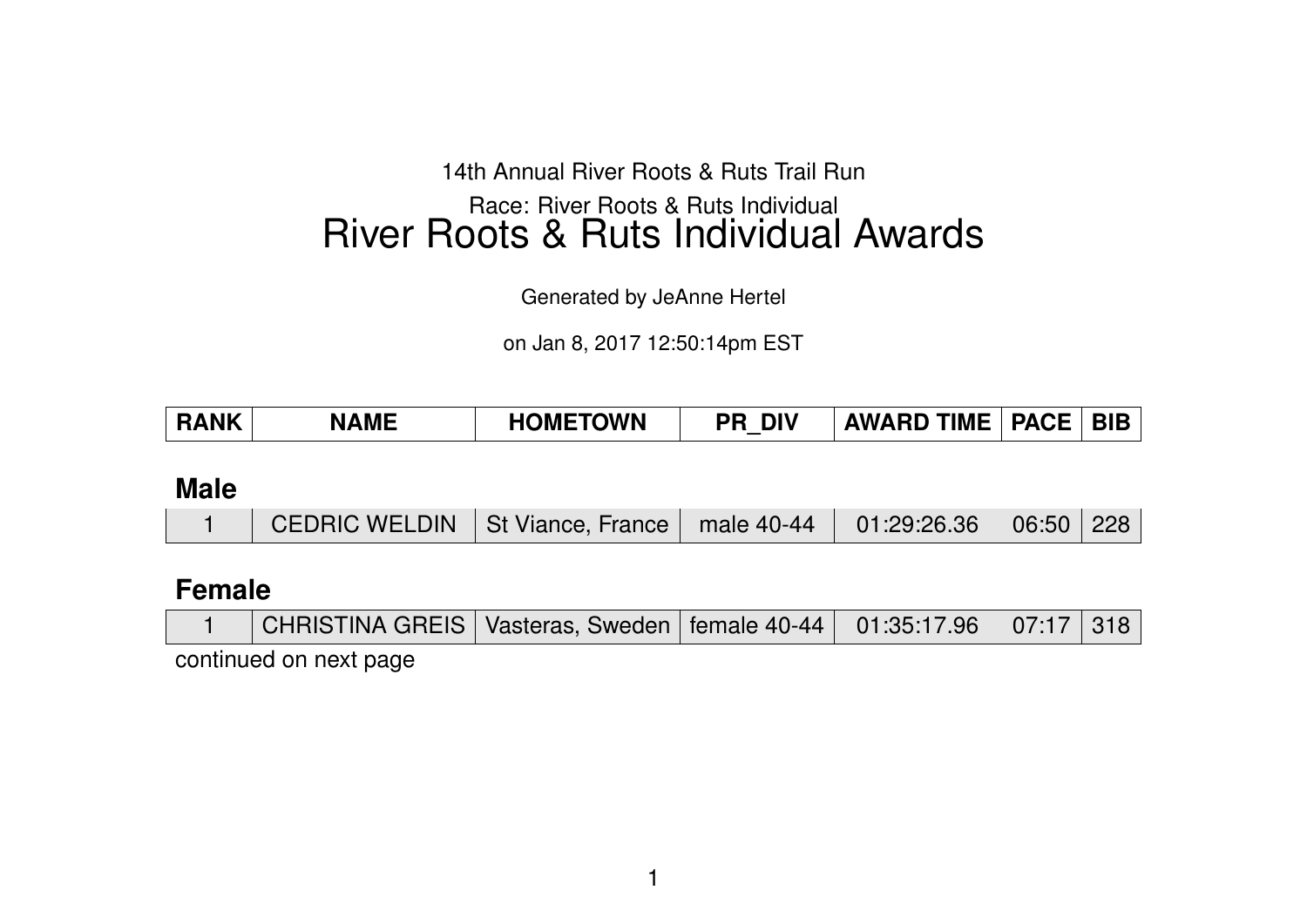| <b>ANK</b><br>$\blacksquare$ | <b>AME</b> | <b>HOMETOWN</b> | <b>DIV</b><br>DI | <b>IME</b><br><b>AWARD</b> | <b>PACF</b><br>лUГ | BIB |
|------------------------------|------------|-----------------|------------------|----------------------------|--------------------|-----|
|------------------------------|------------|-----------------|------------------|----------------------------|--------------------|-----|

### **Male Masters**

| <b>CEDDIC WELDING</b><br><b>ULUNU WLLUN</b> | $Q_{\text{L}}$<br><u>u viance, riance</u> | $male$ 40-44 | <u>A 1.00.00 00 </u><br><u><del>UT.CJ.CU.UU</del></u> | <del>06:50</del> | <del>228</del> ∣ |
|---------------------------------------------|-------------------------------------------|--------------|-------------------------------------------------------|------------------|------------------|
| <b>JOHN GERVASE</b>                         | Fort Myers, FL                            | male 50-54   | 01:32:19.34                                           | 07:03 359        |                  |

## **Female Masters**

| <b>QUDICTINA ODEIO</b><br><u>יסחוווס הווזה שוובוס</u> | <i>Masterna</i> Curador<br><u>Vasicias, Owcuch</u> | $f_{\alpha}$ and $f_{\alpha}$ $f_{\alpha}$ $f_{\alpha}$<br>। उतानता <del>ड ५० ५१  </del> | <del>01:35:17.96</del> | <del>07:17</del>   <del>318</del> |  |
|-------------------------------------------------------|----------------------------------------------------|------------------------------------------------------------------------------------------|------------------------|-----------------------------------|--|
| BETH SCHADD                                           | Boise, ID                                          | female $40-44$   01:58:11.04                                                             |                        | 09:02   284                       |  |

## **Male Grandmasters**

| <del>JUNIN ULINAJE</del> | $\Gamma$ <sub>o</sub> $\downarrow$ $\Lambda$ $\sim$ $\sim$ $\Gamma$<br>TUITIVIYUIS, TE | angle EACAL<br><del>maic Ju-J+</del> | ᠸ᠇ <del>᠃ᡂ</del> | <del>07:03</del> | <del>359</del> |
|--------------------------|----------------------------------------------------------------------------------------|--------------------------------------|------------------|------------------|----------------|
| <b>DAVID BROWNE</b>      | Naples, FL                                                                             | male 55-59                           | 01:41:24.39      | 07:45            | ⊢281           |

## **Female Grandmasters**

| <b>PAULA LUNT</b> | <b>Tenants Harbor, ME</b>   female 50-54   02:02:19.41   09:21   353 |  |  |
|-------------------|----------------------------------------------------------------------|--|--|
|                   |                                                                      |  |  |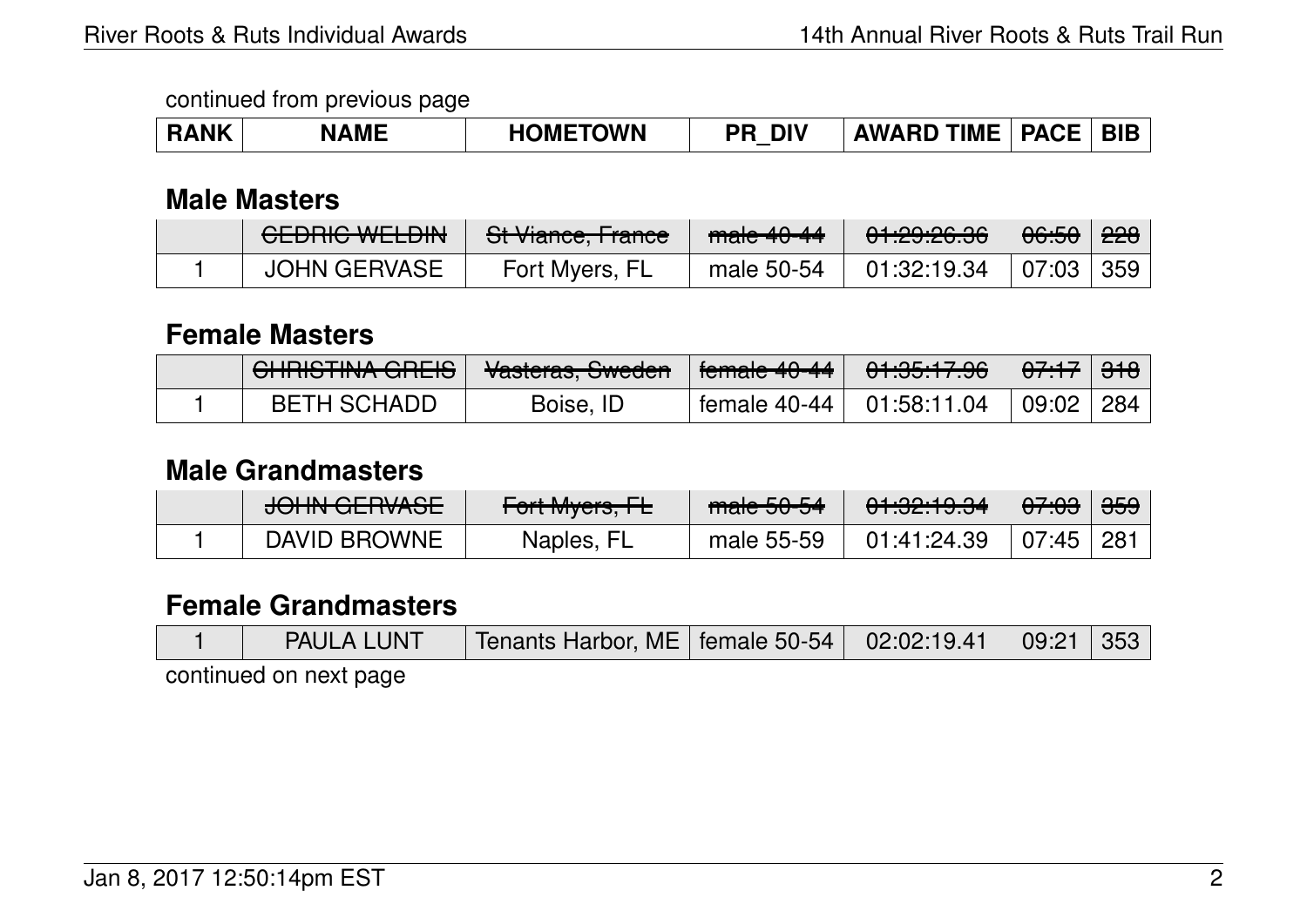| <b>RANK</b> | <b>NAME</b> | <b>HOMETOWN</b> | <b>PR DIV</b> | <b>AWARD TIME   PACE   BIB</b> |  |
|-------------|-------------|-----------------|---------------|--------------------------------|--|
|             |             |                 |               |                                |  |

### **Male Senior Grandmasters**

|  | DAVID PINNICK   Manassas, VA   male 60-64   01:52:23.00   08:35   303 |  |  |  |  |  |
|--|-----------------------------------------------------------------------|--|--|--|--|--|
|--|-----------------------------------------------------------------------|--|--|--|--|--|

### **Female Senior Grandmasters**

|  | ELIZABETH HART   Fort Myers, FL   female 60-64   02:54:52.08   13:21   357 |  |  |  |  |  |
|--|----------------------------------------------------------------------------|--|--|--|--|--|
|--|----------------------------------------------------------------------------|--|--|--|--|--|

### **male 16-19**

| <b>GRIFFIN EAST</b>                                                      | Fort Myers, FL   male 16-19   01:38:13.86   07:30   369 |  |  |
|--------------------------------------------------------------------------|---------------------------------------------------------|--|--|
| ZACHARY COOPER   Fort Myers, FL   male 16-19   01:48:30.55   08:17   334 |                                                         |  |  |

### **female 20-24**

| HALEY EMERSON   Fort Myers, FL   female 20-24   01:52:27.14   08:36   323 |  |                                                       |  |
|---------------------------------------------------------------------------|--|-------------------------------------------------------|--|
| <b>MARISA ROMEO</b>                                                       |  | Naples, FL   female 20-24   02:01:03.07   09:15   345 |  |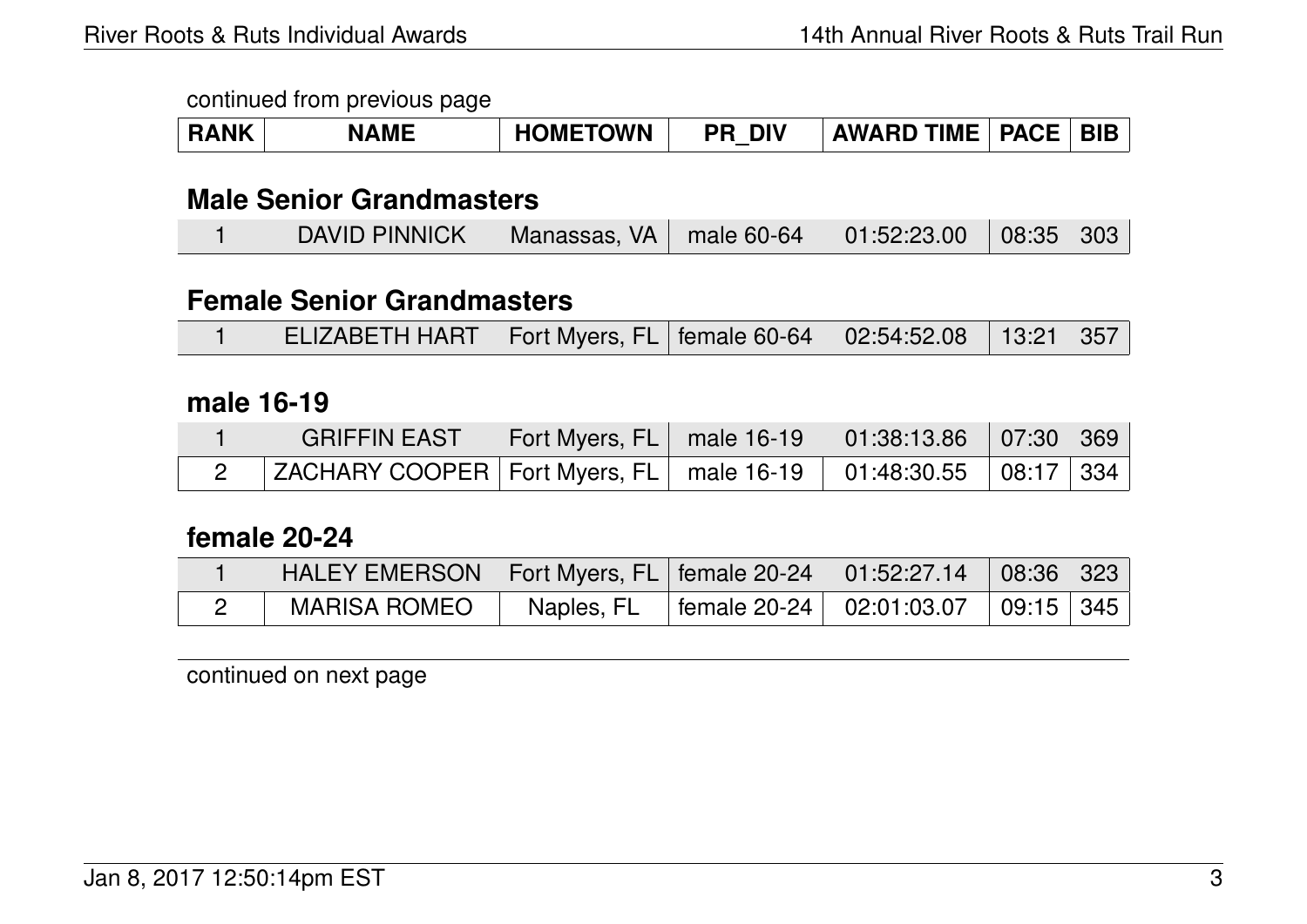| <b>RANK</b> | <b>NAME</b>         | <b>HOMETOWN</b> | <b>PR DIV</b> | <b>AWARD TIME   PACE  </b> |       | <b>BIB</b> |  |  |
|-------------|---------------------|-----------------|---------------|----------------------------|-------|------------|--|--|
| male 25-29  |                     |                 |               |                            |       |            |  |  |
|             | <b>RYAN APT</b>     | Miami, FL       | male 25-29    | 01:51:18.86                | 08:30 | 251        |  |  |
| 2           | <b>MATT FAHEY</b>   | Burlington, VT  | male 25-29    | 01:56:41.20                | 08:55 | 271        |  |  |
| 3           | <b>WILL RODGERS</b> | Fort Myers, FL  | male 25-29    | 02:08:27.52                | 09:49 | 241        |  |  |

## **female 25-29**

| <b>EMILY PETERSON</b>  | Sarasota, FL | female $25-29$ | 01:54:57.89 | 08:47         | -321 |
|------------------------|--------------|----------------|-------------|---------------|------|
| <b>MELISSA HENRY</b>   | Orlando, FL  | female 25-29   | 02:02:00.67 | 09:19   294   |      |
| <b>TAYLOR TENDRICH</b> | Miami, FL    | female 25-29   | 02:07:34.97 | $09:45$   252 |      |

# **male 30-34**

| <b>SEAN PHAM</b>                     | Fort Myers, FL | male 30-34 | 01:51:11.74 | 08:30   236   |  |
|--------------------------------------|----------------|------------|-------------|---------------|--|
| <b>STEFAN SVENSSON</b>               | L, Sweden      | male 30-34 | 01:52:08.70 | 08:34   239   |  |
| MATTIAS JOENSSON   Kaevlinge, Sweden |                | male 30-34 | 01:52:08.91 | $08:34$   240 |  |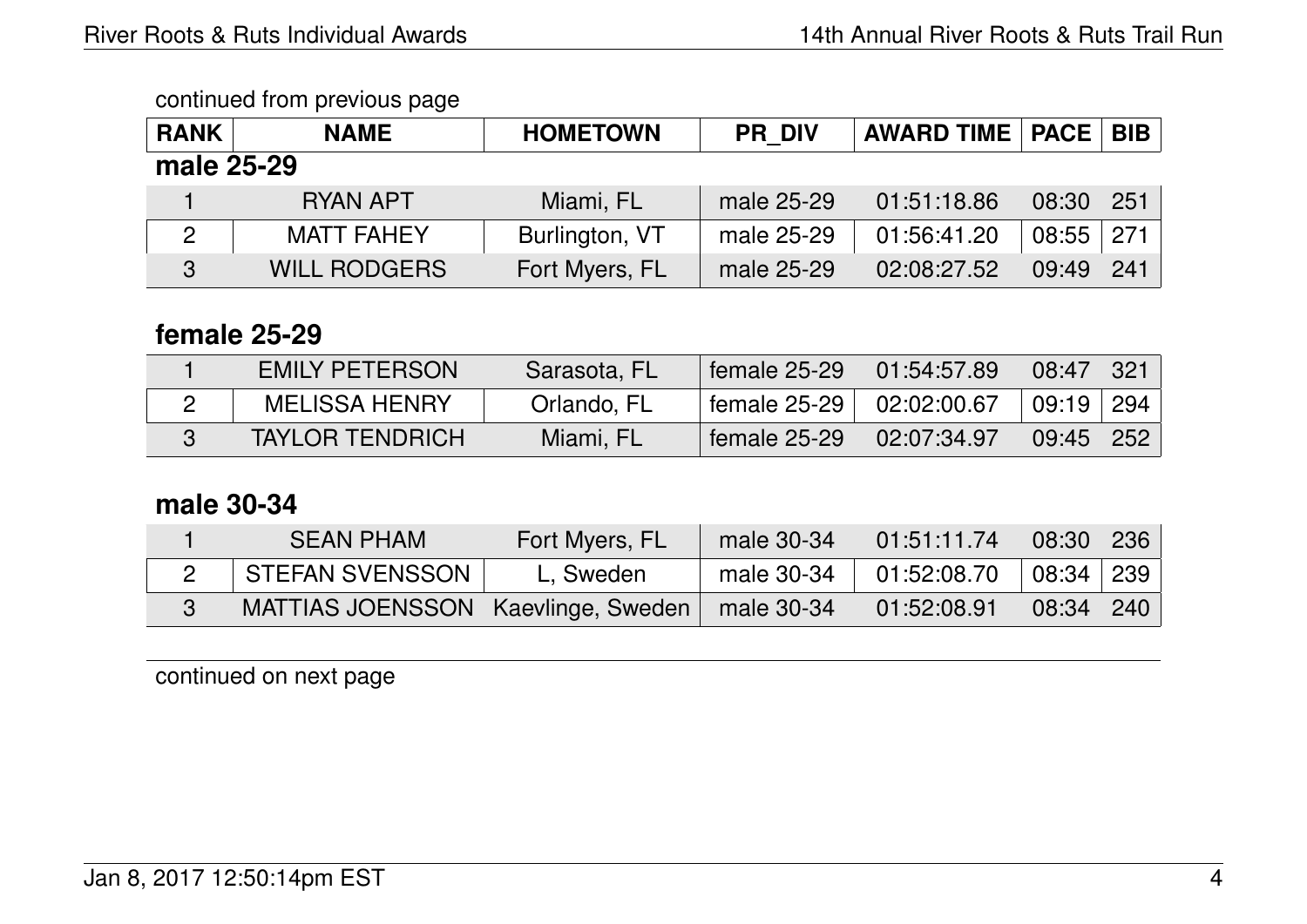| <b>RANK</b>  | <b>NAME</b>               | <b>HOMETOWN</b>   | <b>PR DIV</b> | <b>AWARD TIME   PACE   BIB  </b> |               |     |  |  |
|--------------|---------------------------|-------------------|---------------|----------------------------------|---------------|-----|--|--|
| female 30-34 |                           |                   |               |                                  |               |     |  |  |
|              | <b>LEA FOURNIER</b>       | St Viance, France | female 30-34  | 01:35:21.00                      | $07:17$   227 |     |  |  |
| 2            | <b>CHARLOTTE RUTLEDGE</b> | -. US             | female 30-34  | 02:02:36.18                      | 09:22         | 360 |  |  |
| 3            | <b>ADRIANNE MEYER</b>     | Estero, FL        | female 30-34  | 02:10:40.13                      | 09:59         | 367 |  |  |

### **male 35-39**

| <b>CHRIS STANGLE</b>   | Kingston, OH | male 35-39 | 01:37:02.57 | $\mid$ 07:25 $\mid$ 256 $\mid$ |     |
|------------------------|--------------|------------|-------------|--------------------------------|-----|
| <b>JORDAN MCKNIGHT</b> | Naples, FL   | male 35-39 | 01:47:29.80 | $08:13 \mid 254$               |     |
| <b>PAUL TISON</b>      | Sanibel, FL  | male 35-39 | 01:53:19.82 | $\sqrt{08:40}$ /               | 338 |

## **female 35-39**

| <b>BURNS CHRISTY</b>                                    | Evergreen, CO | female 35-39                 | 01:51:11.81 | 08:30       | $\vert$ 258 |
|---------------------------------------------------------|---------------|------------------------------|-------------|-------------|-------------|
| LINDSAY TANNER                                          | Palmetto, FL  | female 35-39 $ $ 02:14:07.77 |             | $10:15$ 328 |             |
| JESSICA MIODUSZEWSKI   Pompano Beach, FL   female 35-39 |               |                              | 02:16:37.83 | $10:26$ 351 |             |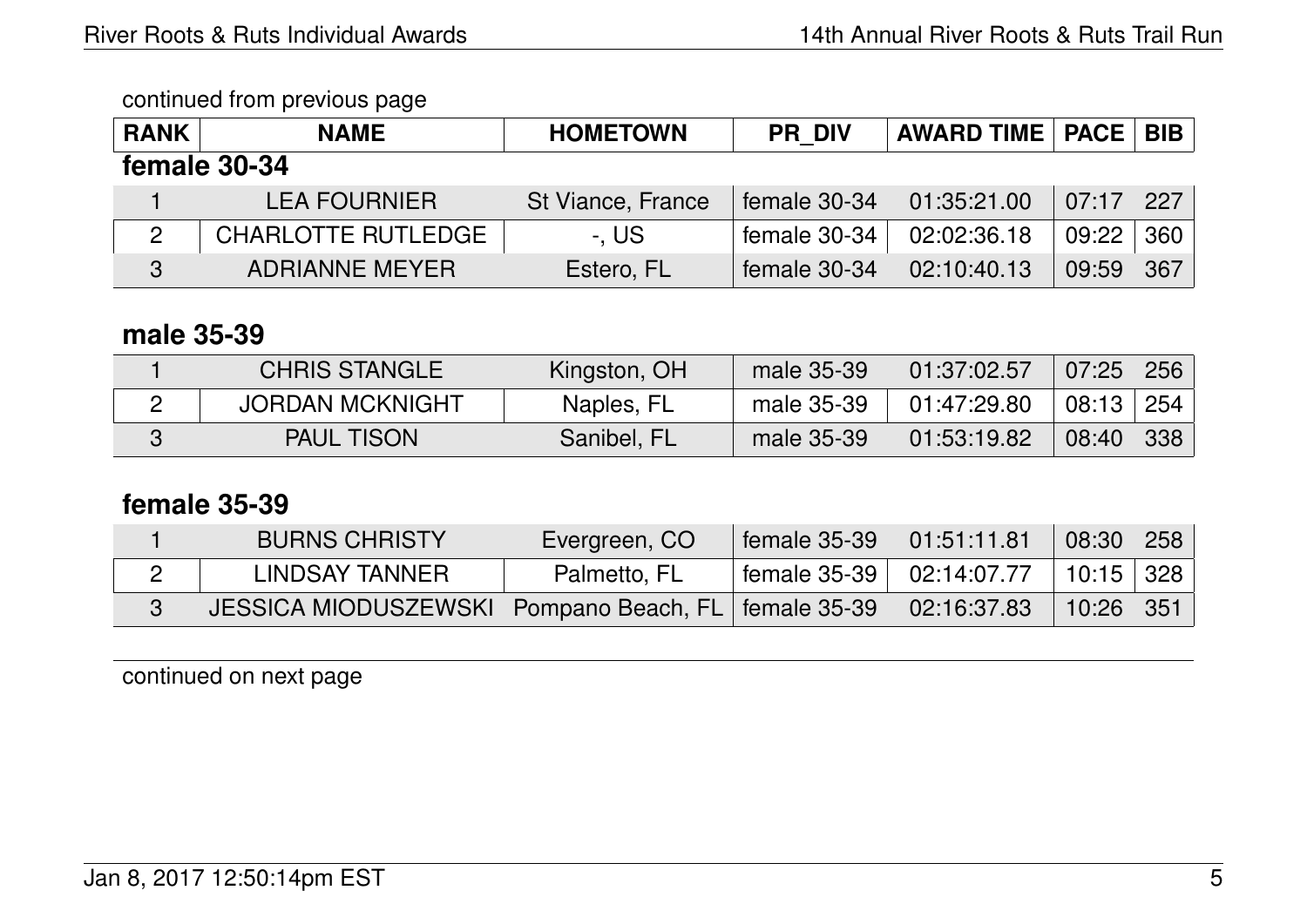| <b>RANK</b>    | <b>NAME</b>             | <b>HOMETOWN</b>   | <b>PR DIV</b> | <b>AWARD TIME</b> | <b>PACE</b> | <b>BIB</b> |  |  |
|----------------|-------------------------|-------------------|---------------|-------------------|-------------|------------|--|--|
|                |                         |                   |               |                   |             |            |  |  |
| male 40-44     |                         |                   |               |                   |             |            |  |  |
|                | <b>CEDRIC WELDIN</b>    | St Viance, France | $male 40-44$  | 01:29:26.36       | 06:50       | 228        |  |  |
|                | <b>MATTHEW REEDY</b>    | Naples, FL        | male 40-44    | 01:32:44.72       | 07:05       | 339        |  |  |
| $\overline{2}$ | <b>JOHNNIE LUVAVALI</b> | Sarasota, FL      | male 40-44    | 01:32:51.94       | 07:06       | 320        |  |  |
| 3              | <b>DANIEL CLARK</b>     | Naples, FL        | male 40-44    | 01:38:17.55       | 07:31       | 346        |  |  |

## **female 40-44**

| CHRISTINA GREIS       | Vasteras, Sweden | $f$ emale 40-44 | 01:35:17.96 | <del>07:17</del>   <del>318</del> |                |
|-----------------------|------------------|-----------------|-------------|-----------------------------------|----------------|
| BETH SCHADD           | Boise, ID        | female 40-44    | 01:58:11.04 | <del>09:02</del>                  | <del>284</del> |
| <b>SALLY LIBONATI</b> | Rotonda West, FL | female 40-44    | 02:07:06.60 | 09:43                             | 304            |
| <b>MEGAN WELKER</b>   | Naples, FL       | female 40-44    | 02:14:06.01 | $10:15$ 344                       |                |

## **male 45-49**

| <b>GREGG JOBES</b>                                                                                     | Cape Coral, FL | male $45-49$ | $01:58:17.48$ $ 09:02 291 $ |  |
|--------------------------------------------------------------------------------------------------------|----------------|--------------|-----------------------------|--|
| $^\circ$ HOWARD HELBEIN   Pompano Beach, FL $\vert$ male 45-49 $\vert$ 02:00:59.18 $\vert$ 09:15   275 |                |              |                             |  |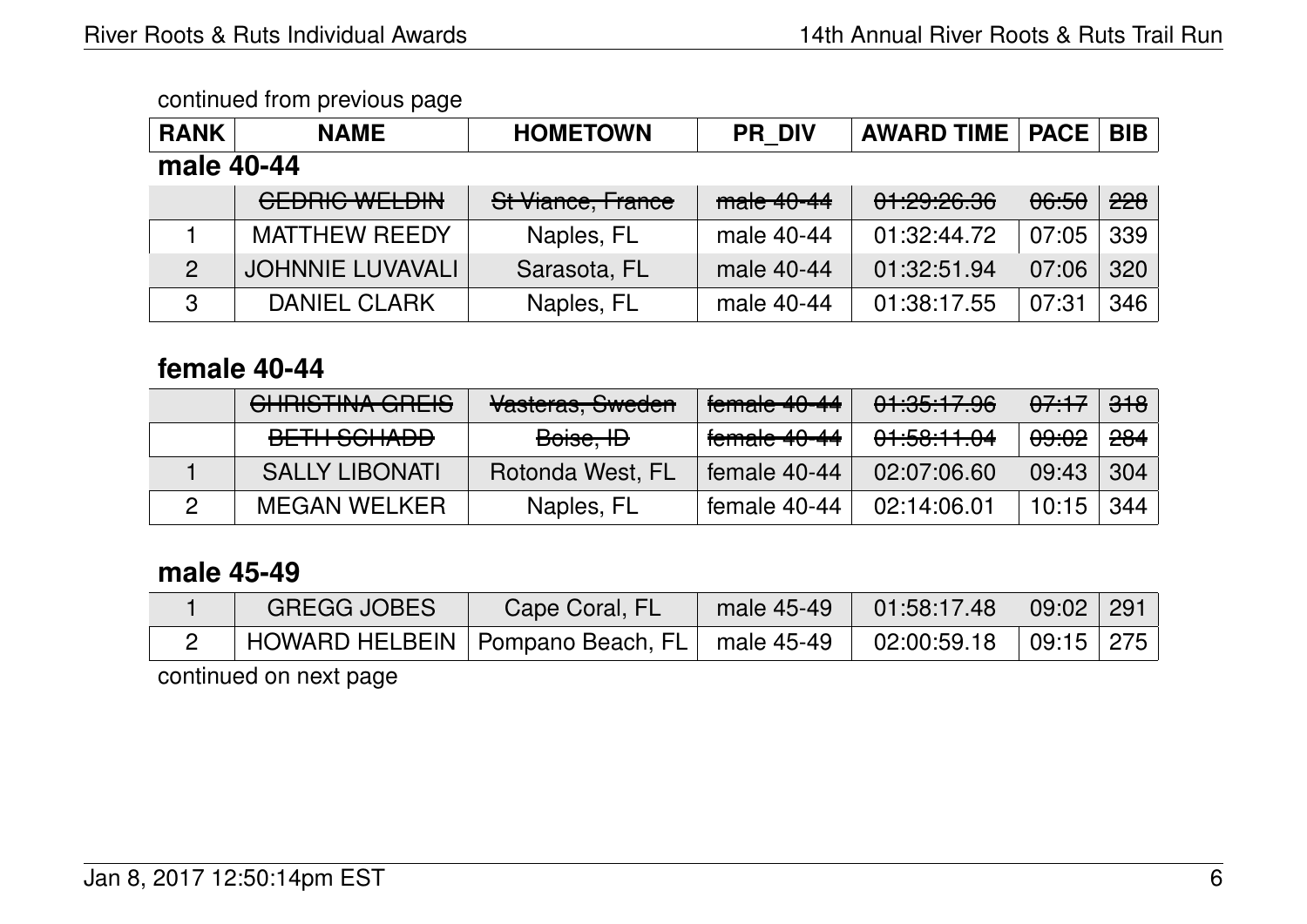| <b>RANK</b> | <b>NAME</b>           | <b>HOMETOWN</b> | DIV<br>PR  | AWARD TIME   PACE   BIB |       |     |
|-------------|-----------------------|-----------------|------------|-------------------------|-------|-----|
|             | <b>JAMES KASERMAN</b> | Fort Myers, FL  | male 45-49 | 02:01:25.89             | 09:17 | 279 |

### **female 45-49**

| <b>WENDY BARHYDT</b>   | Boynton Beach, FL | female 45-49   | 02:06:40.04 | 09:41                          | 230 |
|------------------------|-------------------|----------------|-------------|--------------------------------|-----|
| TINA KOWALCZYK JOHNSON | Lehigh Acres, FL  | female $45-49$ | 02:08:25.03 | $\mid$ 09:49 $\mid$ 242 $\mid$ |     |
| KATH KINROSS           | Fort Myers, FL    | female 45-49   | 02:19:06.22 | $10:38$   316                  |     |

## **male 50-54**

| JOHN GERVASE          | Fort Myers, FL       | male 50-54 | 01:32:19.34 | <del>07:03</del> | $\frac{1}{100}$ |
|-----------------------|----------------------|------------|-------------|------------------|-----------------|
| <b>HUGO RODRIGUEZ</b> | DPO, AA              | male 50-54 | 01:41:35.95 | $07:46$   301    |                 |
| <b>GEORGE WORTH</b>   | North Fort Myers, FL | male 50-54 | 01:44:57.93 | 08:01            | 267             |
| <b>MICHAEL MILNER</b> | Naples, FL           | male 50-54 | 02:02:39.98 | 09:22            | 286             |

## **female 50-54**

|  | DAILL A LILNIT<br><b>RULA LUNT</b> | $T$ enente llevhev MF $\vert$ femele FO FA $\vert$<br><u>TUTTANIS HAIVUI, MET</u> | T <del>umale Ju-J4</del> I | 02.02.19. <del>4</del> 1 | <del>09:21</del> ∣ <del>353</del> |  |
|--|------------------------------------|-----------------------------------------------------------------------------------|----------------------------|--------------------------|-----------------------------------|--|
|  |                                    |                                                                                   |                            |                          |                                   |  |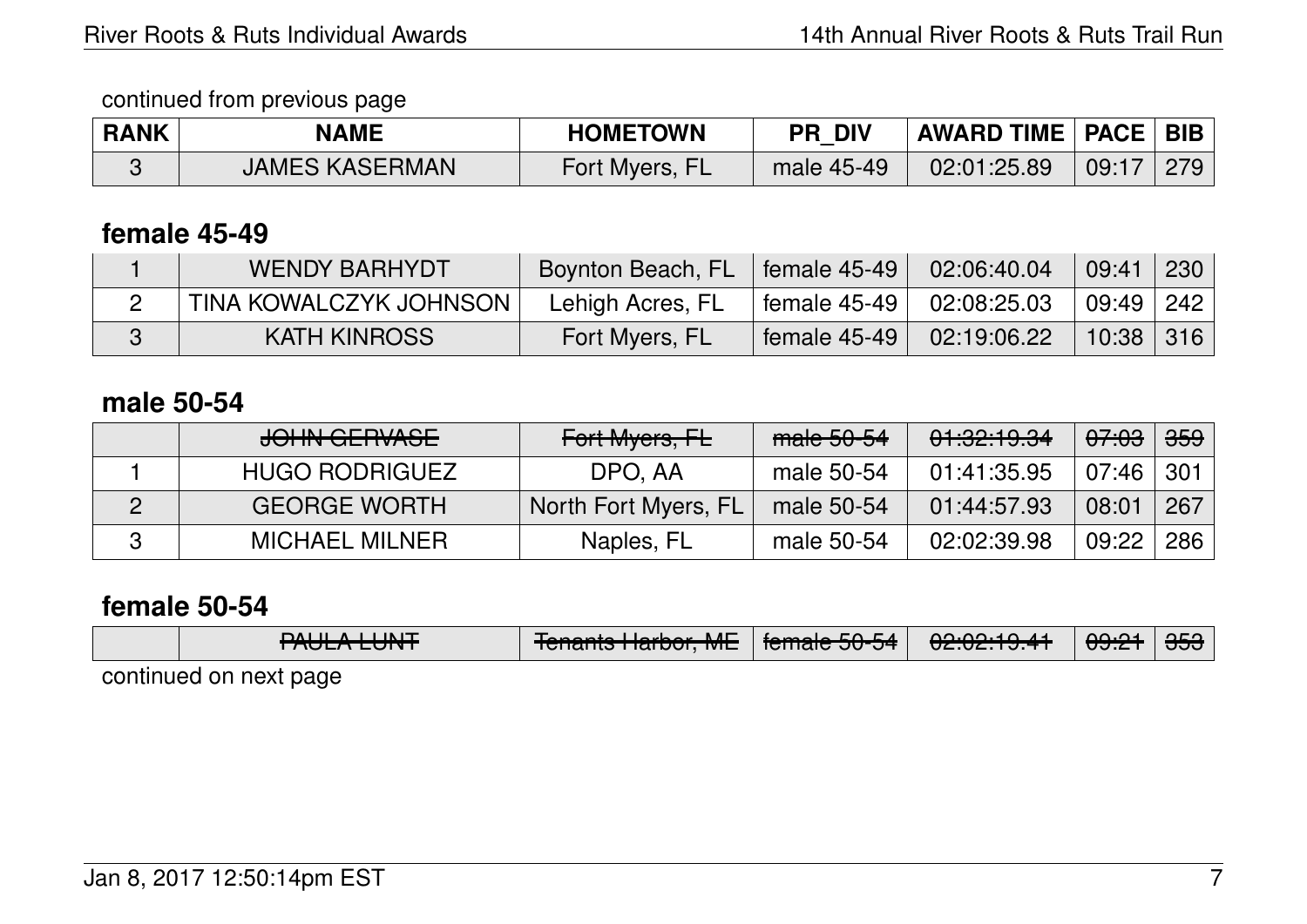| <b>RANK</b> | <b>NAME</b>           | <b>HOMETOWN</b>            | <b>PR DIV</b> | <b>AWARD TIME   PACE   BIB  </b> |             |                |
|-------------|-----------------------|----------------------------|---------------|----------------------------------|-------------|----------------|
|             | <b>BETTY STAUGLER</b> | Punta Gorda, FL            | female 50-54  | 02:08:12.67                      | $09:48$ 337 |                |
|             | <b>IRMA ROBINSON</b>  | <b>Fort Lauderdale, FL</b> | female 50-54  | 02:14:01.95                      | 10:14       | $^{\circ}$ 292 |
|             | <b>GAIL MARINARI</b>  | Punta Gorda, FL            | female 50-54  | 02:15:14.04                      | 10:20       | 363            |

### **male 55-59**

| <b>DAVID BROWNE</b>  | Naples, FL             | male 55-59 | 01:41:24.39 | <del>07:45</del> | <del>281</del> |
|----------------------|------------------------|------------|-------------|------------------|----------------|
| EDWARD FINN          | Naples, FL             | male 55-59 | 02:01:36.28 | 09:17            | 355            |
| <b>SCOTT ERSLAND</b> | Boynton Beach, FL      | male 55-59 | 02:02:20.80 | 09:21            | 313            |
| <b>TERRY MILLARD</b> | Hilton Head Island, SC | male 55-59 | 02:07:49.03 | 09:46            | 249            |

# **female 55-59**

| <b>SUZI REINHEIMER</b> | Fort Myers, FL     | female 55-59 | 02:02:58.90 | 09:24    | 297               |
|------------------------|--------------------|--------------|-------------|----------|-------------------|
| KAREN BERGQUIST        | Bonita Springs, FL | female 55-59 | 02:05:51.80 | $+09:37$ | $\mid$ 262 $\mid$ |
| <b>MARY RINE</b>       | -. US              | female 55-59 | 02:09:04.95 | 09:52    | $ 309\rangle$     |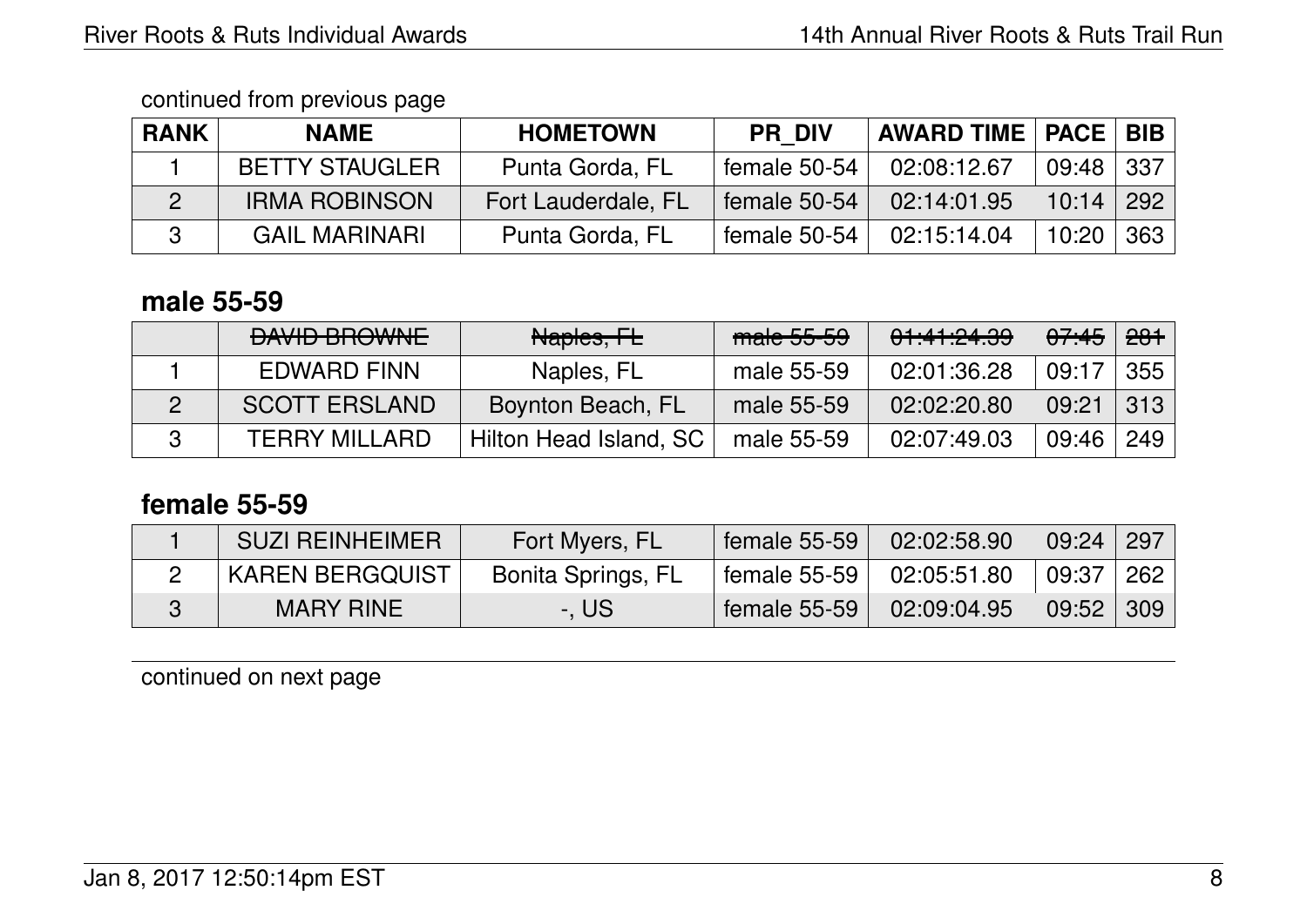| <b>RANK</b> | <b>NAME</b>          | <b>HOMETOWN</b> | <b>PR DIV</b> | <b>AWARD TIME   PACE  </b> |                  | <b>BIB</b> |  |  |
|-------------|----------------------|-----------------|---------------|----------------------------|------------------|------------|--|--|
| male 60-64  |                      |                 |               |                            |                  |            |  |  |
|             | <b>DAVID PINNICK</b> | Manassas, VA    | $make 60-64$  | 01:52:23.00                | <del>08:35</del> | $303$      |  |  |
|             | <b>LLOYD ENGLISH</b> | Sarasota, FL    | male 60-64    | 02:01:22.52                | 09:16            | 315        |  |  |
|             | <b>GLEN MUIRHEAD</b> | Parrish, FL     | male 60-64    | 02:04:52.59                | 09:32            | 341        |  |  |

### **female 60-64**

| ELIZADE ITI ITALIT. | <b>Fort Myers, FL</b> Female 60-64                     | 0.0515000<br><del>, סב.טיז.טב.טס</del> | <del>13:21</del> ∣ <del>357</del> ∣ |  |
|---------------------|--------------------------------------------------------|----------------------------------------|-------------------------------------|--|
| <b>BARB WILSON</b>  | Punta Gorda, FL   female 60-64   $\,$ 03:14:32.32 $\,$ |                                        | 14:52   237                         |  |

## **male 65-69**

| <b>BILL PACHECO</b>    | Cape Coral, FL | male 65-69 | 02:00:58.85 | $09:15$   287 |  |
|------------------------|----------------|------------|-------------|---------------|--|
| <b>EDMUND BIELECKI</b> | Naples, FL     | male 65-69 | 02:06:22.15 | 09:39 278     |  |
| <b>JOHN IZZO</b>       | Bradenton, FL  | male 65-69 | 02:14:06.83 | $10:15$   277 |  |

## **female 65-99**